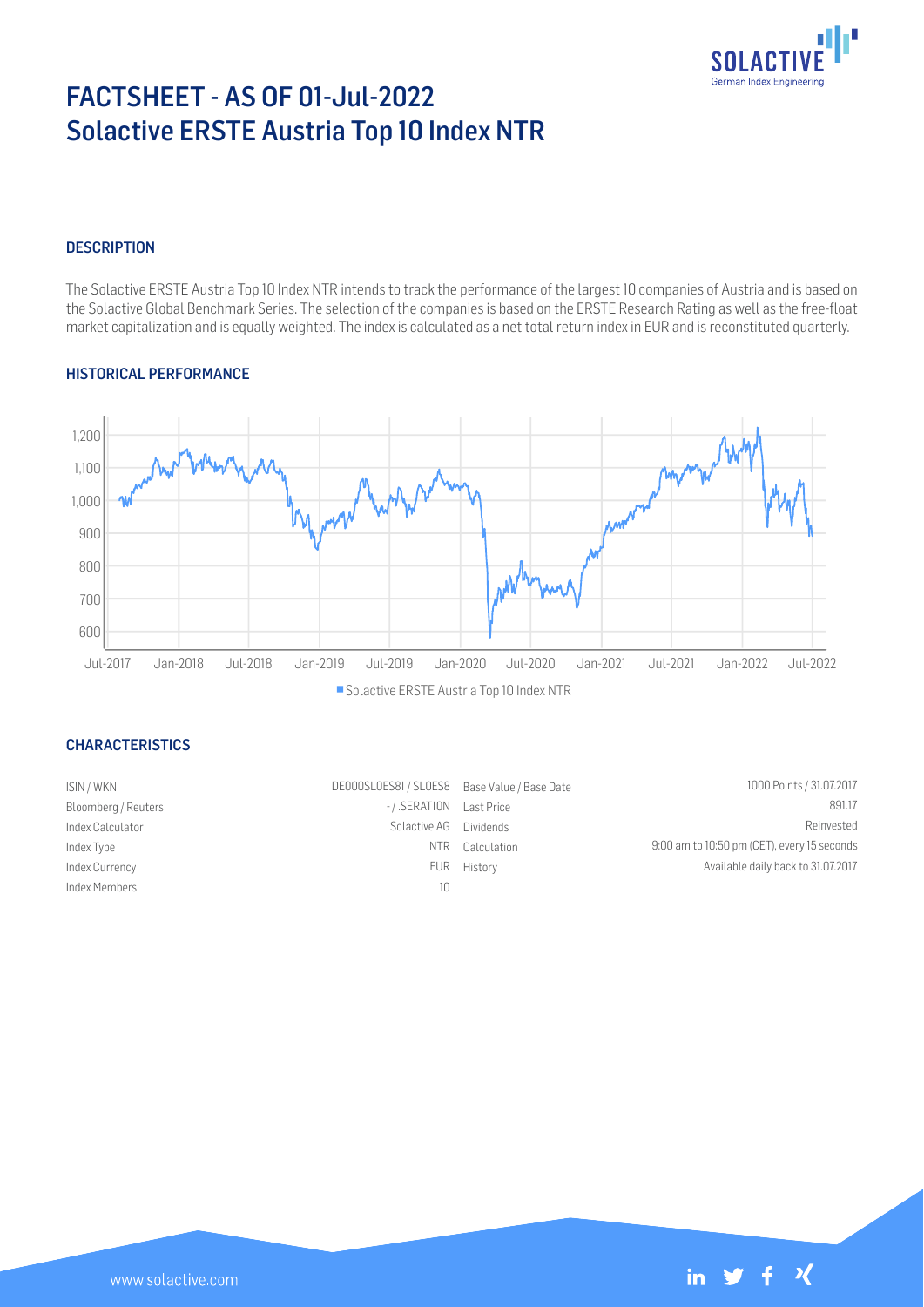

## FACTSHEET - AS OF 01-Jul-2022 Solactive ERSTE Austria Top 10 Index NTR

#### **STATISTICS**

| <b>EUR</b>         | 30D        | 90D        | 180D       | 360D                  | <b>YTD</b> | Since Inception       |
|--------------------|------------|------------|------------|-----------------------|------------|-----------------------|
| Performance        | $-14.45\%$ | $-12.79\%$ | $-22.44\%$ | $-17.33\%$            | $-22.44\%$ | $-10.88%$             |
| Performance (p.a.) |            |            |            |                       |            | $-2.32%$              |
| Volatility (p.a.)  | 29.91%     | 27.22%     | 29.92%     | 23.84%                | 29.92%     | 20.97%                |
| High               | 1053.39    | 1061.91    | 1223.00    | 1223.00               | 1223.00    | 1223.00               |
| Low                | 891.17     | 891.17     | 891.17     | 891.17                | 891.17     | 580.95                |
| Sharpe Ratio*      | $-2.82$    | $-1.54$    | $-1.33$    | $-0.71$               | $-1.32$    | $-0.08$               |
| Max. Drawdown      | $-15.40\%$ | $-16.08%$  | $-27.13%$  | $-27.13%$             | $-27.13%$  | $-49.80%$             |
| VaR 95 \ 99        |            |            |            | $-46.5\%$ \ $-71.3\%$ |            | $-33.0\%$ \ $-58.2\%$ |
| CVaR 95 \ 99       |            |            |            | $-62.2\%$ \ $-90.8\%$ |            | $-52.7\%$ \ $-94.5\%$ |

\* Up to 31 December 2021, ex-post Sharpe ratios use as input for the risk free rate term the London Inter-Bank Offered rates in the respective currencies of the index and at a term equal to the observation period. From 3 J 2022 onwards, Sharpe ratios will be / are calculated using as reference risk free rate input the overnight replacement rate for these currencies, namely SONIA (for GBP), SOFR (for USD) and EURIBOR Overnight (for EUR).

COMPOSITION BY CURRENCIES



## COMPOSITION BY COUNTRIES



# TOP COMPONENTS AS OF 01-Jul-2022

| Company                                | Ticker                | Country | Currency   | Index Weight (%) |
|----------------------------------------|-----------------------|---------|------------|------------------|
| AUSTRIA TECHNOLOGIE & SYSTEMTECHNIK AG | ATS AV Equity         | AT      | <b>EUR</b> | 11.10%           |
| UNIOA INSURANCE GROUP AG               | UQA AV Equity         | AT      | <b>EUR</b> | 10.96%           |
| VIENNA INSURANCE GROUP AG              | VIG AV Equity         | AT      | <b>EUR</b> | 10.83%           |
| ANDRITZ AG                             | <b>ANDR AV Equity</b> | AT      | <b>EUR</b> | 10.59%           |
| DIE RAIFFEISEN BANK INTERNATIONAL AG   | <b>RBI AV Equity</b>  | AT      | <b>EUR</b> | 10.53%           |
| LENZING AG                             | LNZ AV Equity         | AT      | <b>EUR</b> | 10.15%           |
| OMV AG                                 | OMV AV Equity         | AT      | <b>EUR</b> | 9.95%            |
| VOESTAL PINE AG                        | <b>VOE AV Equity</b>  | AT      | <b>EUR</b> | 9.16%            |
| WIFNERBERGER AG                        | WIE AV Equity         | AT      | <b>EUR</b> | 8.83%            |
| AMS-OSRAM AG                           | <b>AMS SE Equity</b>  | AT      | CHF        | 7.89%            |